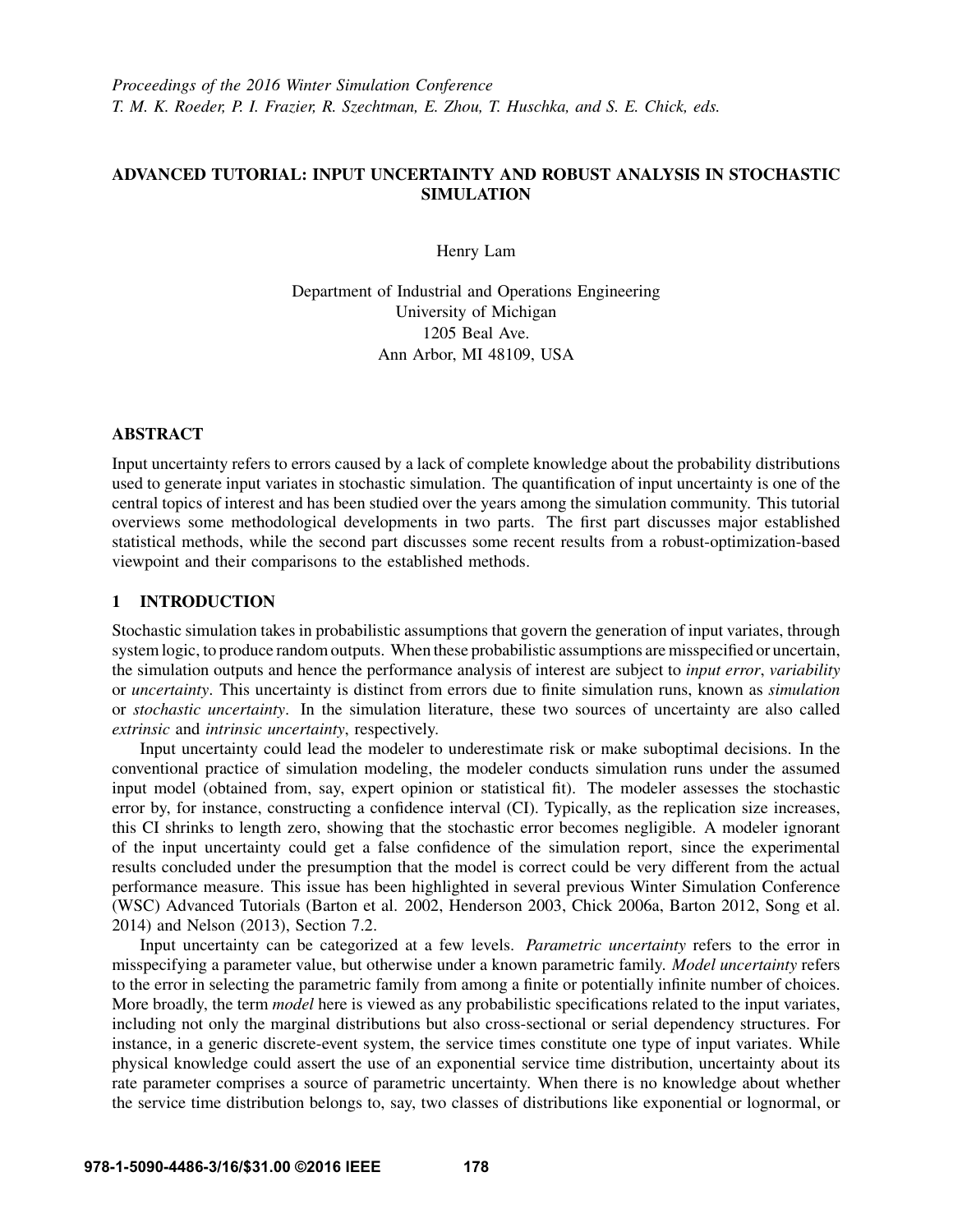worse still, when there are no specific choices at all, model uncertainty arises. Furthermore, uncertainty about the validity of the i.i.d. structure of the service times is also a type of model uncertainty.

This tutorial overviews the methodological developments in input uncertainty in two aspects. After Section 2 reviews some background concepts, Section 3 surveys the statistical methods in handling parametric and model uncertainty. Section 4 discusses some recent works from a robust optimization viewpoint that targets model uncertainty, and compares these works to the established methods. We will focus on performance analyses involving the estimation of expectation-type performance measures. Because of space limitation, our references are in no way exhaustive. Lastly, we also mention that there are other salient sources of modeling errors besides input uncertainty, including notably the misspecification of system logic, that are out of the scope of this tutorial.

# 2 WHAT TO DO IN INPUT UNCERTAINTY

Put in simple terms, the goals of input uncertainty are to:

- *Goal 1:* Quantify the sensitivity or the amount of contribution to output variability from the uncertainty of (each of) the input distributions.
- *Goal 2:* Generate an interval that covers the true performance measure with high confidence or credibility that takes into account both stochastic and input uncertainty.

Sensitivity refers to the extent of changes in the performance measure when the input parameter varies. Output variability measures the scope of errors in the simulation output propagated from the errors in misspecifying the input models. This depends on both the sensitivity of the performance measure with respect to the input parameter (from the system structure) and the statistical uncertainty of the parameter (from the input data). Goal 1 is important as it evaluates the risk of misspecifying each input parameter and also guides the allocation of data collection efforts across different input models. Goal 2 gives an overall assessment on the reliability of the output estimates; A wide interval signifies high uncertainty on the true value of the performance measure. Goal 1 is related to Goal 2 in that output variance could often be translated into the standard error needed in a CI.

Though beyond the scope of this tutorial, it is important to note that the third, and arguably the most important, goal is to incorporate input uncertainty quantification to make better *decision*. Nelson (2016) listed optimization and feasibility tests among the common decision-making tasks that motivate simulation modeling. Integrating input uncertainty in these tasks has gained growing interest and is an extensive topic by itself (e.g., Chick 2006b, Fan et al. 2013, Corlu and Biller 2013).

What is the best method for input uncertainty depends on the particular context. But at the very least, a good method to handle input uncertainty should be:

- 1. Computationally tractable, i.e., capable to accurately assess the input uncertainty with affordable computational overhead beyond the nominal simulation (i.e., the simulation under the best model assumption from the modeler's belief). The overhead here could refer to the additional simulation runs, resampling of data, and possibly other types of computation such as optimization (which is particularly relevant in Section 4). Availability of good experimental design for computational budget allocation is also important in this regard.
- 2. Flexible to incorporate different types of data (input, output) and expert beliefs.
- 3. Transparent, including the use of few and easily tuned method parameters.

## 3 STATISTICAL METHODS FOR INPUT UNCERTAINTY

The majority of the input uncertainty literature focuses on the use of input data. Some methods could also naturally integrate with expert opinion (e.g., Bayesian). This section first lays out the basic statistical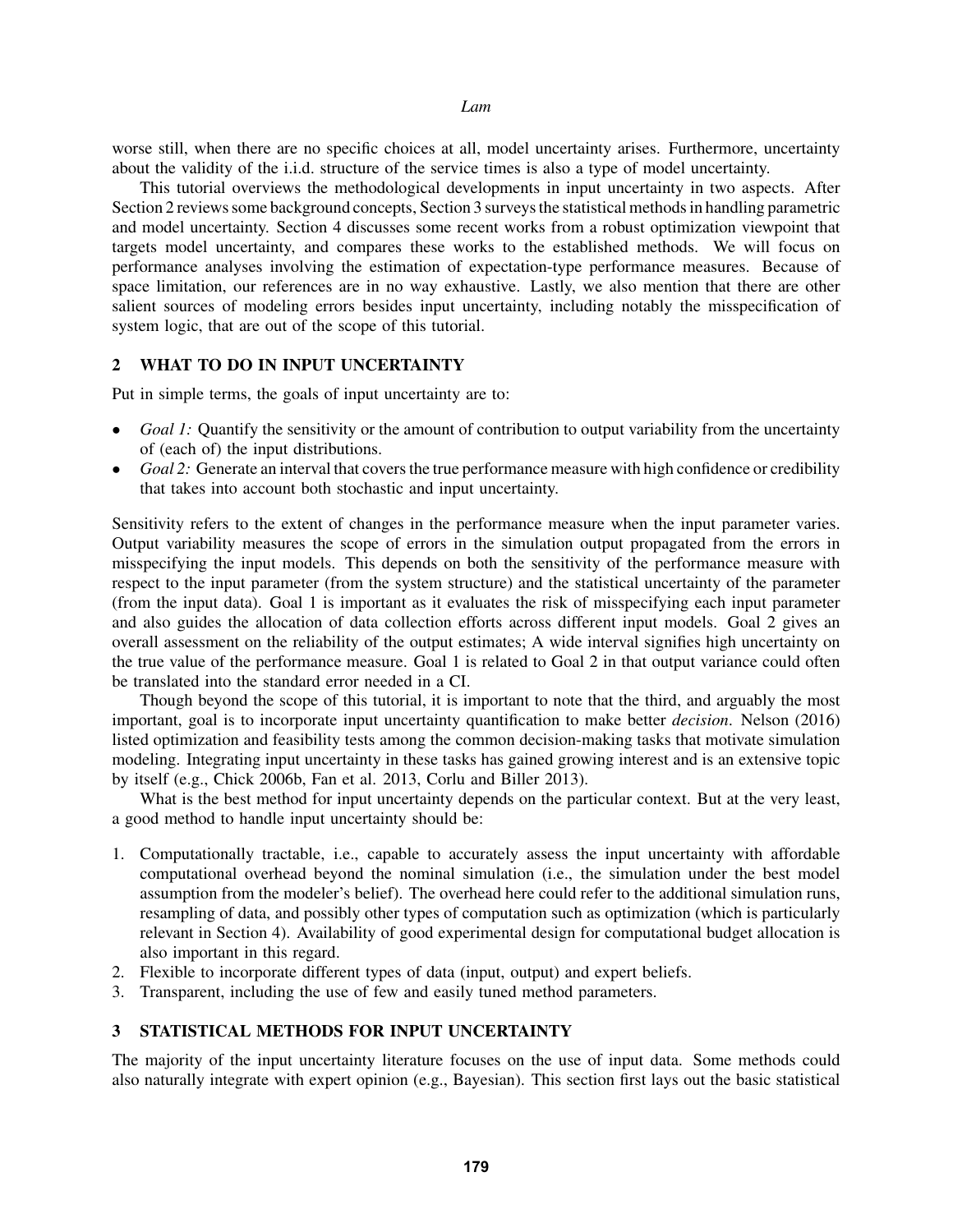principles for input uncertainty. Then we will overview some frequentist and Bayesian methods in handling parametric and model uncertainty.

To facilitate discussion, let us denote the input variates as  $X$ , and the random output of a simulation as  $y(X)$ . The variates X are generated from a distributional assumption, which we call v generically. *v* could be a (vector-valued) parameter  $\theta \in \mathbb{R}^l$  in a chosen parametric family, an index of parametric family *m* together with the parameter, i.e.,  $(m, \theta)$ , or a whole distribution function *F*. We denote  $X_v$  as the input variates under assumption v. The estimation target is  $\psi(v_0) = E[y(\mathbf{X}_v)|v = v_0]$ , where  $v_0$  is what we assume to be the existing "true" or "correct" probabilistic description for  $X_v$ .

The nominal simulation typically outputs the simulation average

$$
\bar{\psi}(\hat{v}) = \frac{1}{r} \sum_{j=1}^{r} \hat{\psi}_j(\hat{v})
$$

where  $\hat{\psi}_i(\hat{v}) := y_i(\mathbf{X}_{\hat{v}})$  denotes the *j*-th simulation replication under the fitted model  $\hat{v}$ . As summarized neatly in Song et al. (2014), each simulation replication  $\hat{\psi}_i(\hat{v})$  can be decomposed as a random effect model

$$
\hat{\psi}_j(\hat{\mathbf{v}}) = \psi(\mathbf{v}_0) + (\psi(\hat{\mathbf{v}}) - \psi(\mathbf{v}_0)) + (\hat{\psi}_j(\hat{\mathbf{v}}) - \psi(\hat{\mathbf{v}})).
$$
\n(1)

Thus,  $Var(\bar{\psi}(\hat{v}))$  can be decomposed as

$$
Var(\bar{\psi}(\hat{v})) = Var(\psi(\hat{v})) + \frac{E[Var(\hat{\psi}_j(\hat{v})|\hat{v})]}{r}.
$$
\n(2)

The term  $Var(\psi(\hat{v}))$  is the contribution of input uncertainty to the output variance due to the fact that  $\hat{v}$  is only an estimate of  $v_0$ . The term  $E[Var(\hat{\psi}_i(\hat{v})|\hat{v})]/r$  is the stochastic uncertainty that goes away as simulation size  $r \to \infty$ . Note that the first variance in the RHS of (2) is with respect to the data noise, which, depending on the school of thoughts, could be summarized as the sampling distribution or the posterior distribution. The second variance in the RHS of (2) is with respect to the simulation noise.

Besides variance, bias from input errors could also play a role in the output variability (e.g., Henderson 2003, Song et al. 2014). In this regard, a more comprehensive measurement of the variability due to input uncertainty is the mean square error defined as  $E(\psi(\hat{v}) - \psi(v_0))^2 = Var(\psi(\hat{v})) + (E[\psi(\hat{v})] - \psi(v_0))^2 =$  $Var(\psi(\hat{v})) + Bias(\psi(v))^2$ . Having said that, however, the effect of bias typically goes away at a faster rate than the variance as input data size increases, and this effect is not well-defined in the Bayesian setting. Perhaps due to these reasons, the literature focus has been on the variance, though it should be cautioned that bias can be significant in small samples.

Goal 1 in Section 2 is essentially about estimating  $Var(\psi(\hat{v}))$ , and better yet, estimating the amount of variability contributed by each model in  $Var(\psi(\hat{v}))$ . This can be viewed as a statistical estimation problem, but the non-standard challenges are: 1)  $\psi$  is a nonlinear function of  $\hat{v}$ . Thus, even if the sampling distribution (or posterior distribution) of  $\hat{v}$  is known, effort is needed to convert it to the distribution of  $\psi(\hat{v})$ . 2)  $\psi$  can only be approximated by simulation in general. This leads to the question of how to separate the variance contributions from the input and the simulation (i.e., the two terms in (2)). This also raises the issue of computational effort and experimental design.

To connect Goal 1 with Goal 2, an application of the central limit theorem (CLT) gives, typically,

$$
\psi(\hat{\mathbf{v}}) - \psi(v_0) \approx N\left(0, \frac{\sigma^2}{n}\right)
$$

where *n* is the input sample size, or in the case of  $q$  independent input models each with sample size  $n_i$ ,

$$
\psi(\hat{\mathbf{v}}) - \psi(\mathbf{v}_0) \approx N\left(0, \sum_{i=1}^{q} \frac{\sigma_i^2}{n_i}\right)
$$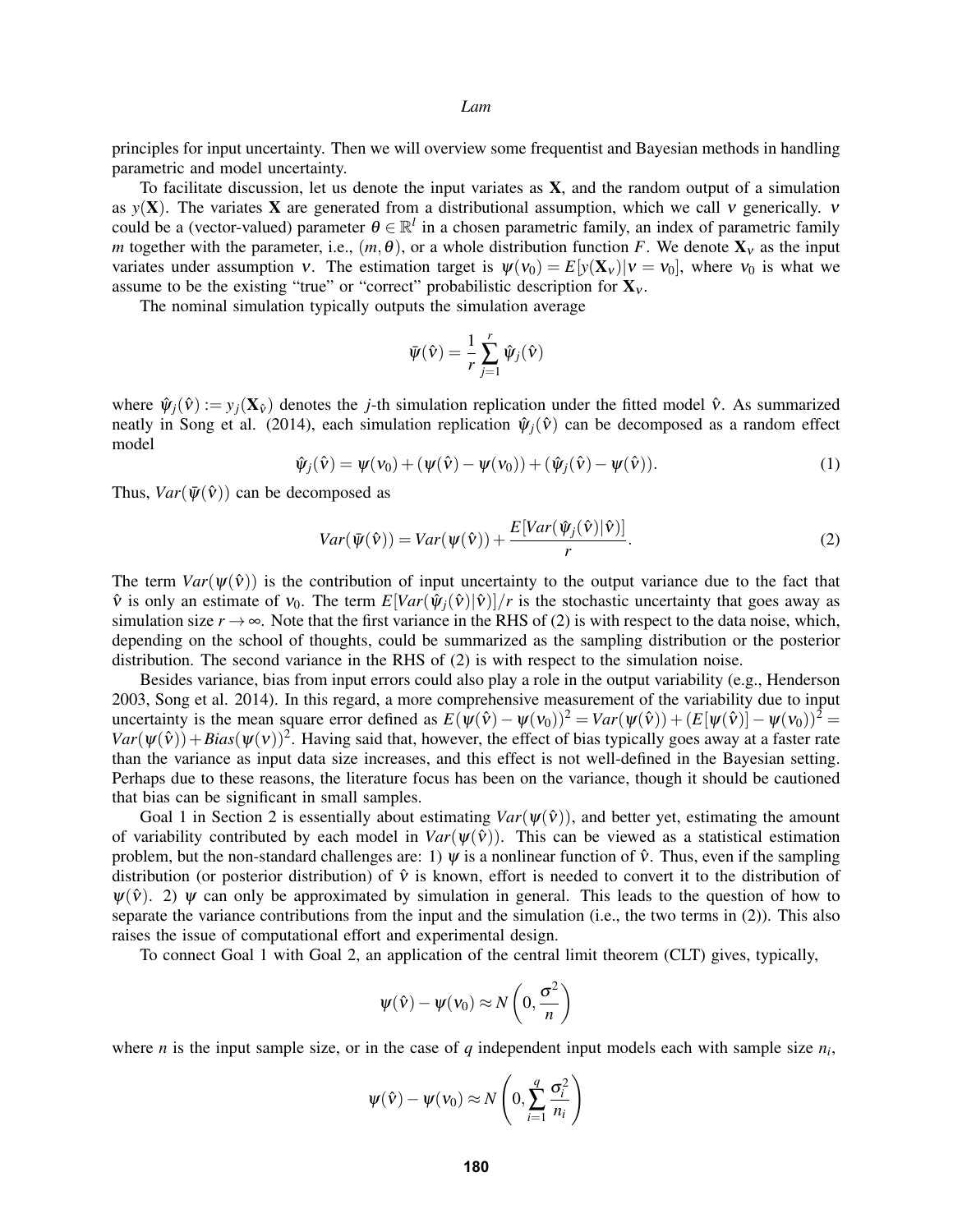where  $\sigma^2$  and  $\sigma_i^2$  are some asymptotic variances of the normalization. On the other hand,

$$
\bar{\psi}(\hat{v}) - \psi(\hat{v}) \approx N\left(0, \frac{Var(\hat{\psi}_j(v_0))}{r}\right).
$$

Therefore, an asymptotically valid  $(1-\alpha)$  level CI that takes into account both the input and the stochastic uncertainties is typically

$$
\bar{\psi}(\hat{\mathbf{v}}) \pm z_{1-\alpha/2} \sqrt{\sum_{i=1}^{q} \frac{\sigma_i^2}{n_i} + \frac{Var(\hat{\psi}_j(\mathbf{v}_0))}{r}}
$$
(3)

where, of course,  $\sigma_i^2$  and  $Var(\hat{\psi}_j(v_0))$  need to be plugged in by some empirical estimates. Even though (3) may be challenging to compute directly, it forms the basis for many methods in the literature.

#### 3.1 Parametric Uncertainty: The Frequentist View

This subsection discusses parametric uncertainty from the frequentist view. In other words, we assume known parametric families for the input models, with an unknown (vector-valued) parameter  $\theta \in \mathbb{R}^l$ . The nominal simulation estimates  $\bar{\psi}(\hat{\theta})$  using a point estimate  $\hat{\theta}$  for the true input parameter  $\theta_0$ .

### 3.1.1 Delta Method, Two-Point Method

Cheng and Holland (1995, 1997) show that, with large input data size *n* and simulation replication size *r*, the variance decomposition (2) can be approximated by the delta method

$$
Var(\bar{\psi}(\hat{\theta})) = \mathbf{g}(\theta_0)'V(\theta_0)\mathbf{g}(\theta_0) + \frac{Var(\hat{\psi}_j(\theta_0))}{r} + \text{higher order term.}
$$
\n(4)

Here  $V(\theta_0)$  is the sampling variance of  $\hat{\theta}$ , typically of order  $1/n$ . For example, using the maximum likelihood estimator (MLE),  $V(\theta_0) \approx I(\theta_0)^{-1}/n$  where  $I(\theta_0)$  is the Fisher information matrix of the input parametric model. The gradient vector  $\mathbf{g}(\theta_0) = \nabla_{\theta} \psi(\theta_0)$  is the *sensitivity coefficient* with respect to  $\theta$ . Thus, in view of Goal 1, the input uncertainty quantification amounts to finding  $\mathbf{g}(\theta_0)'V(\theta_0)\mathbf{g}(\theta_0)$ .

Furthermore, as discussed in Lin et al. (2015), when  $\theta_0 = (\theta_0^1, \dots, \theta_0^q)$  $\theta_0^q$ ) where  $\theta_0^i$  is the parameter of each of *q* independent input models (think about, for instance, the interarrival time distribution at each station in a queueing network), the input-contributed variance  $g(\theta_0)'V(\theta_0)g(\theta_0)$  can be decomposed into  $\sum_{i=1}^{q}$  $e_i^q = \mathbf{g}^i(\theta_0^i)'V^i(\theta_0^i)\mathbf{g}^i(\theta_0^i)$ , where  $\mathbf{g}^i$  is the sensitivity coefficient associated with each model. Moreover, this is asymptotically equivalent to saying that  $Var(\psi(\hat{\theta})) \approx \sum_{i=1}^{q} Var(E[\psi(\hat{\theta})|\hat{\theta}^{i}])$ . In other words, the input-contributed variance is approximately the sum of the variances of conditional expectations on the individual models.

The matrix  $V(\theta_0)$  relies only on the input model, but not the simulation model, and can be substituted approximately by a point estimate  $V(\hat{\theta})$ . The challenge in using the delta method is to approximate  $g(\theta_0)$ . In principle, this can be estimated by a finite-difference (e.g., Fu 2006), but with a fixed simulation budget, the variance of the resulting estimator for  $g(\theta_0)'V(\theta_0)g(\theta_0)$  is typically of order *p*, where *p* is the total number of parameters, since each component of  $g(\theta_0)$  needs to be estimated via a separate set of simulation runs. This thus becomes less appealing when there are many models and parameters. To remedy this issue, Cheng and Holland (1998) suggests a delta/two-point method to get an upper estimate of  $(g(\theta_0)'V(\theta_0)g(\theta_0))^{1/2}$  by splitting the simulation budget between the first stage whereby a finite-difference estimation is carried out for each component with a smaller number of runs, and the second stage where all the runs are devoted to only two carefully chosen points of  $\theta$ . Cheng and Holland (1998) shows that a judicious choice of the budget split can reduce the estimation variance to have a leading term independent of *p*. The first stage can be further eliminated if the sign of each component of g is known, leading to what they call the simplified two point method. Recently, Lin et al. (2015) developed a method to estimate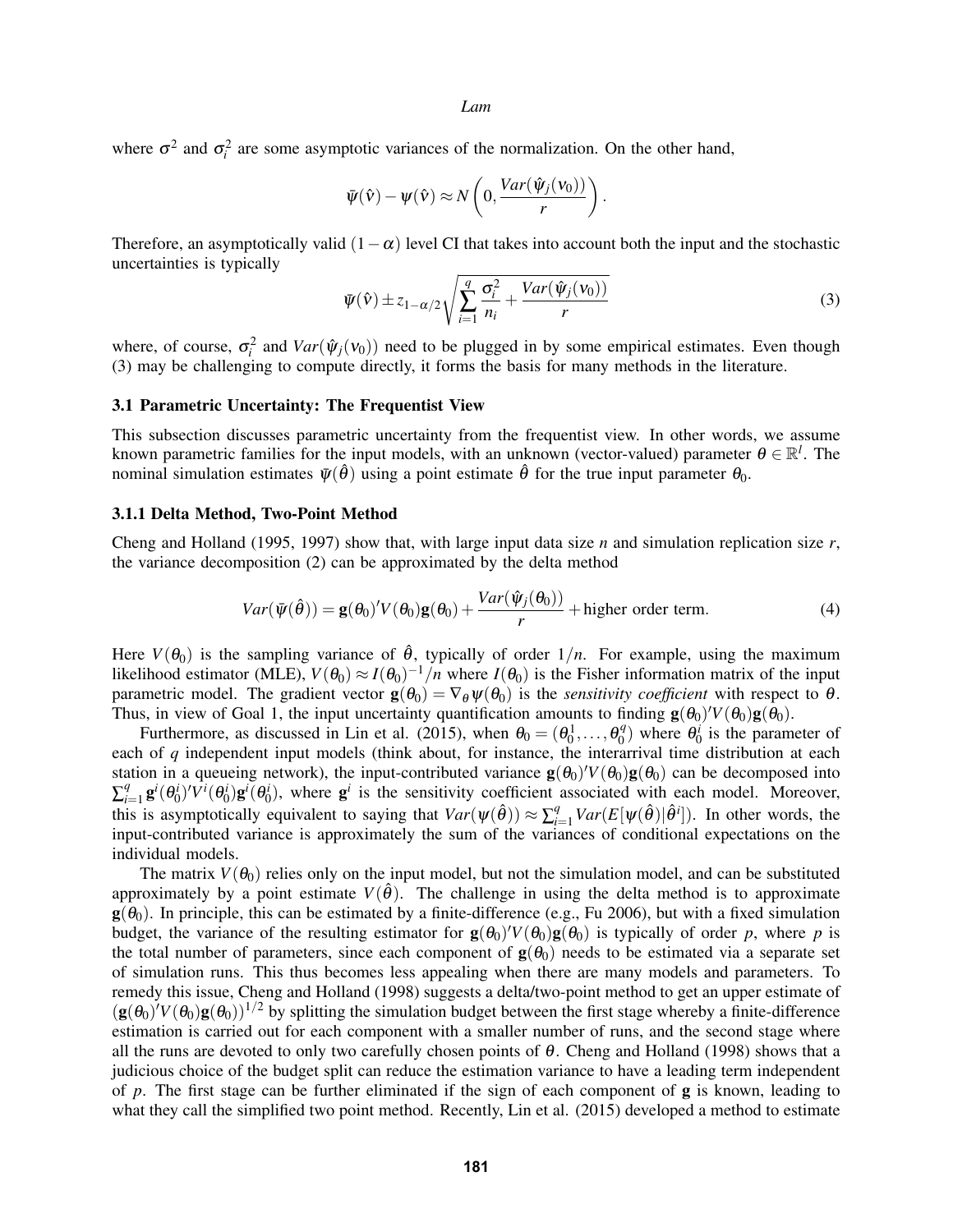$g(\theta_0)$  that requires only simulation runs at a single point  $\hat{\theta}$ . This method utilizes the idea in Wieland and Schmeiser (2006) to regress the output responses  $y_j(\mathbf{X}_{\hat{\theta}})$  on  $\hat{\theta}_j$ , the point estimates of  $\theta$  using only the input variates in the same run. This scheme is justified if the conditional mean of  $(y_j(\mathbf{X}_{\hat{\theta}}), \hat{\theta}_j)$  is locally linear in  $\hat{\theta}_j$ , which holds if the distribution is multivariate normal or when batching is used. Finally, it is evident that all these methods can be applied for estimating the variance contribution of each individual input model.

Estimates of  $Var(\psi(\hat{\theta}))$  could be readily converted into a CI by using (3). Moreover, Cheng and Holland (2004) studied a direct two-point method in constructing CIs without explicitly approximating the variance, under normality assumption of *y<sup>j</sup>* .

### 3.1.2 Bootstrap and Metamodel-assisted Bootstrap

An alternative to directly estimating sensitivity coefficients is to use the bootstrap (Efron 1992). This is a widely used technique that resamples data to measure the variability of a given statistic. The bootstrap principle, roughly speaking, is to approximate the distribution of a statistic  $t(\hat{\theta}; \theta_0)$  with that of  $t(\hat{\theta}^*, \hat{\theta})$ , where  $\hat{\theta}^*$  is the *bootstrapped* parameter that plays the role of a point estimate pretending that the true parameter is  $\hat{\theta}$  (known) instead of  $\theta_0$  (unknown).

With regard to Goal 1, we take  $t(\hat{\theta}; \theta_0)$  as  $Var(\psi(\hat{\theta}))$ , where *Var* is evaluated under  $\theta_0$ . Cheng and Holland (1997) suggested drawing *n* simple random samples with replacement from the data, and evaluating the bootstrapped parameter estimates *B* times, thus leading to  $\theta^b$ ,  $b = 1, \ldots, B$ . *r* simulation runs are conducted on each  $\theta^b$  to get  $\bar{\psi}(\theta^b)$ . Cheng and Holland (1997) showed that the variance  $Var(\bar{\psi}(\theta_0))$ approximates (4). Moreover, with a modified scheme, *r* can be replaced by any arbitrary replication size *r*<sup>1</sup> in the bootstrap computation, and separate estimates on the input-contributed variance and the stochastic variance can be obtained.

The bootstrap principle can be applied to approximate the CI in Goal 2. This entails constructing a (1 −  $\alpha$ ) CI for  $\psi(\hat{\theta}) - \psi(\theta)$  by approximating it with the  $\alpha/2$  and (1 −  $\alpha/2$ ) empirical quantiles of  $\psi(\hat{\theta}^*) - \psi(\hat{\theta})$  (the so-called basic bootstrap). Barton et al. (2013) utilizes this idea by first building a metamodel to approximate  $\psi(\cdot)$ , followed by the bootstrap computation. Alternately, Cheng and Holland (2004) uses a similar principle, but directly evaluates the quantiles of  $\Psi(\hat{\theta}^b)$  instead of  $\Psi(\hat{\theta}^*) - \Psi(\hat{\theta})$  (the percentile bootstrap). As Barton (2012) pointed out, techniques to evaluate the distribution of conditional expectations, such as those obtained in Lee and Glynn (2003) and Steckley et al. (2016), can be used to approximate the quantiles of  $\Psi(\hat{\theta}) - \Psi(\theta_0)$ .

#### 3.1.3 Some Comments on Computational Effort

It is a general phenomenon in input uncertainty quantification that it often requires additional computational effort beyond the nominal simulation. Direct implementations of the delta method or the bootstrap are typically computationally intensive (order *p*− and *B*-fold of the nominal simulation size respectively). Techniques such as two-point method, regression-based method and metamodeling curb the computational burden. Other distinct viewpoints related to parametric input uncertainty include the experimental design for input data collection (e.g., Freimer and Schruben 2002, Kleijnen 1998).

### 3.2 Nonparametric Uncertainty

Nonparametric uncertainty refers to situations where there are no a priori choices for the parametric families of the input models. Though being a different scope of uncertainty, the concepts for handling nonparametric uncertainty can be borrowed from the parametric counterpart. The "parameter"  $v$  in (1) can be viewed as the distribution function of the input variate  $F$ , and the variance decomposition (2) holds with  $\hat{v}$  replaced by the empirical distribution *F*ˆ.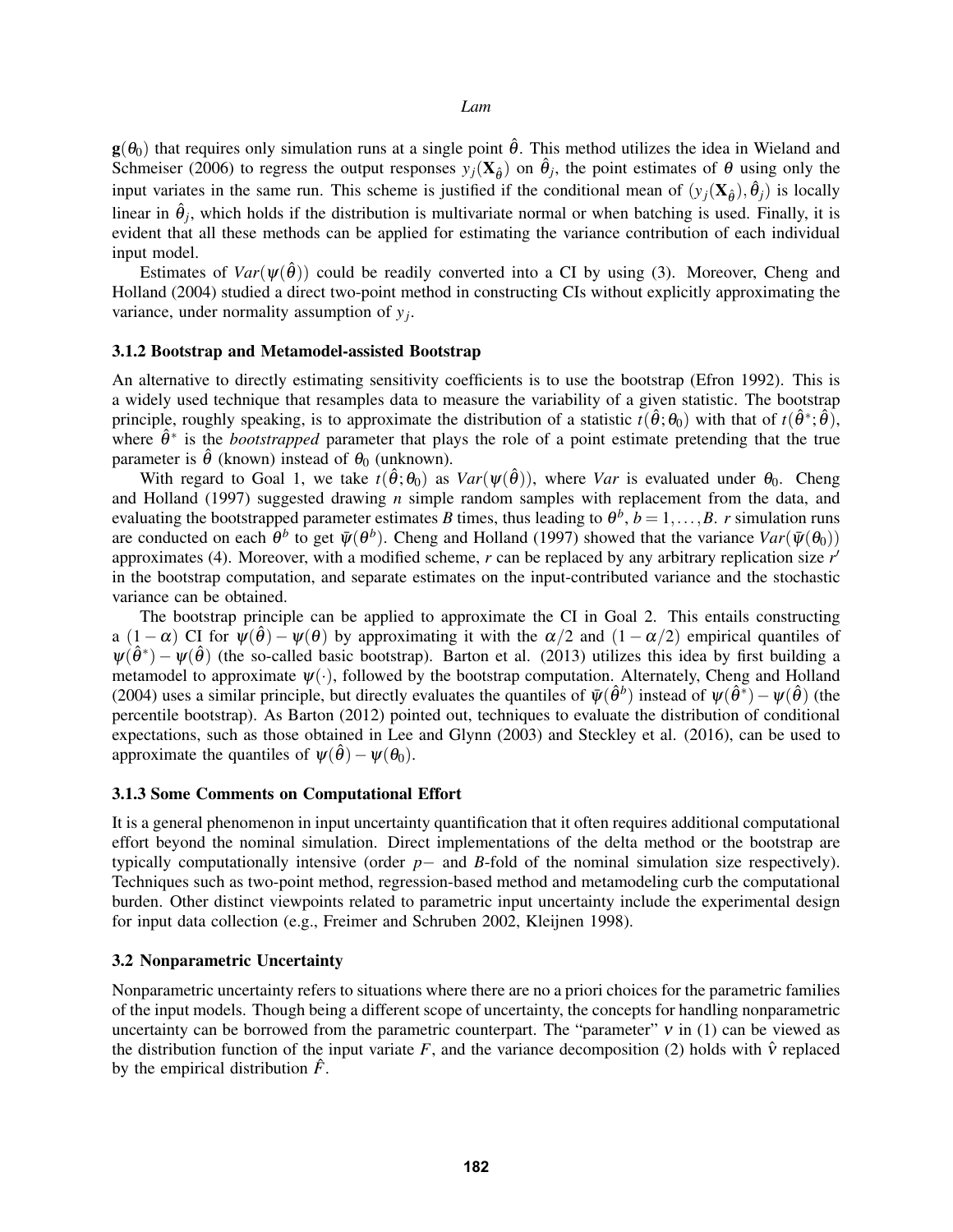The nonparametric delta method (Serfling 2009) approximates the input-contributed variance  $Var(\psi(\hat{F}))$ as

$$
Var(\psi(\hat{F})) \approx \frac{Var_{F_0}(IF(X))}{n}
$$
\n(5)

when *n* is large, where  $IF(\cdot)$  is called the influence function (Hampel 1974), defined on the domain of the input variate *X* and  $Var_{F_0}$  is taken under the true distribution  $F_0$ .  $IF(\cdot)$  is a suitably defined Gateaux derivative of ψ taken with respect to *F*. An analogous approximation holds in the case of *q* independent input models

$$
Var(\psi(\hat{F}^1, \dots, \hat{F}^q)) \approx \sum_{i=1}^q \frac{Var(IF^i(X^i))}{n_i}
$$
 (6)

when the individual input data size  $n_i$  are all large enough. CIs can be constructed as in (3) as well.

Unlike in the parametric case, directly using the influence function in estimating  $Var(\psi(\hat{F}))$  and  $Var(\psi(\hat{F}^1, \ldots, \hat{F}^q))$  has not been considered in the simulation literature. Though the expression of *IF* could be explicitly derivable, direct estimation typically requires a computational budget that scales at least quadratically with the length of the input variates needed in each simulation run. Techniques such as bootstrapping is thus a natural alternative approach.

#### 3.2.1 Resampling Methods

Barton and Schruben (1993, 2001) considered three resampling methods in constructing CIs: direct resampling, bootstrap resampling, and uniformly randomized empirical distribution function (EDF). Direct resampling splits the input data into several sections, and uses the data in each section to construct an empirical distribution and drive *r* simulation runs. Barton and Schruben (1993, 2001) used  $r = 1$  in their examples and computed the empirical quantiles of the sections' outputs, since the input uncertainty overshadowed the stochastic uncertainty in their considered systems. In general, *r* could be chosen larger than 1, and the distribution of conditional expectations should be used to generate the quantiles. This scheme is closely related to the sectioning technique described in Asmussen and Glynn (2007) Chapter III, which used an estimate of the variance  $Var(\psi(\hat{F}))$  and normality approximation instead of empirical quantiles.

When input data are less abundant, direct resampling is not appropriate since each section can have few data. Bootstrap resampling can be used instead to generate a collection of *B* new empirical distributions by drawing with replacement from the data. Alternately, uniformly randomized EDF generates copies of empirical distributions by first generating an ordered sequence of uniform random variates, and translating them into the weights on the ordered data. As noted by Barton and Schruben (2001), this method is equivalent to the so-called Bayesian bootstrap (Rubin 1981), and has similar computational load and numerical performance as bootstrap resampling. Much like in the parametric case, the simulation burden of bootstrap resampling and uniformly randomized EDF is of order *Br*.

Ankenman and Nelson  $(2012)$  and Song and Nelson  $(2015)$  studied the estimation of the relative variance contribution among several input models. Ankenman and Nelson (2012) used  $Var(E[\psi(F^1, \dots, F^{i-1}, \hat{F}^i, F^{i+1},$  $\ldots$ ,*F<sup>q</sup>*)| $\hat{F}^i$ ]) as a measurement of the variance contribution from the *i*-th input model. Acknowledging that  $Var(\psi(\hat{F}^1, ..., \hat{F}^q)) \neq \sum_{i=1}^q Var(E[\psi(F^1, ..., F^{i-1}, \hat{F}^i, F^{i+1}, ..., F^q)|\hat{F}^i])$  in general (though asymptotic equality holds thanks to (6)), Song and Nelson (2015) refined their measurement by including the variance of conditional variance, in addition to condition mean, in the calculation. They derived CIs for approximating the relative contribution according to this conditional-mean-and-variance approximation.

### 3.2.2 Comparison with Parametric Methods

The main advantage of nonparametric modeling is the alleviation of the issue of model misspecification. Direct application of bootstrap resampling to nonparametric models does not appear to bear much overhead compared to the parametric counterpart. However, nonparametric models offer less flexibility than parametric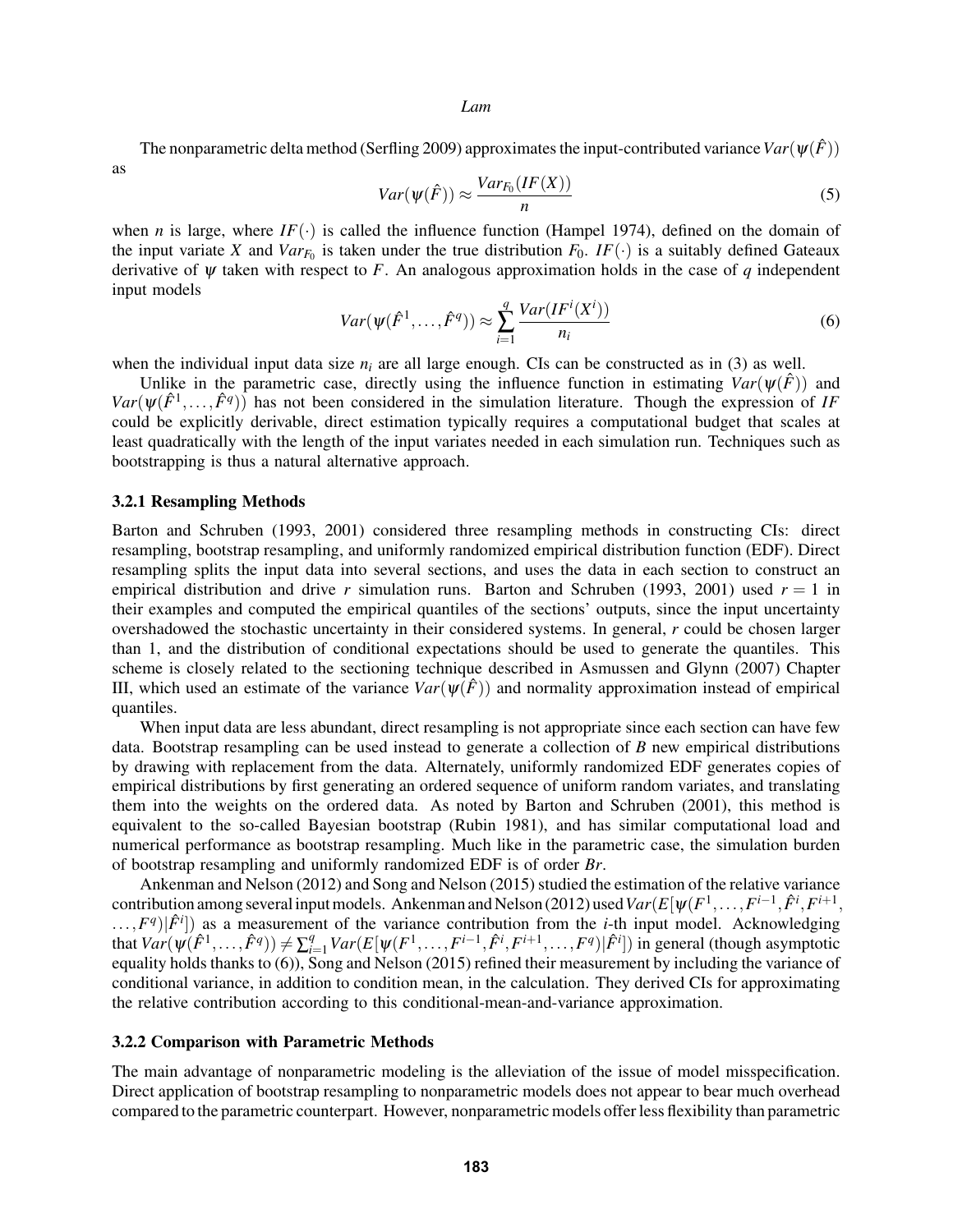since the former is intrinsically high-dimensional. For example, it is possible to build metamodels to improve the efficiency in quantifying parametric uncertainty. Serial dependency structure can be modeled conveniently using parametric models (e.g., Biller and Nelson 2005, Melamed et al. 1992), and so is the reflection of expert knowledge.

# 3.3 Bayesian Methods

The Bayesian approach provides a philosophically different viewpoint than in Sections 3.1 and 3.2, by modeling the unknown parameter  $v$  as a random object. The prior distribution on  $v$  captures the initial belief of the modeler (from expert opinion or physical implications, etc.). After collecting data, the belief is updated to a posterior distribution, which is the conditional distribution of  $v$  given the data. This quantifies the uncertainty of the input parameters, subsequently propagated through the stochastic simulation runs. The posterior distribution thus plays an analogous role as the sampling distribution in the frequentist framework.

The Bayesian approach can in principle be applied to parametric uncertainty, uncertainty among several choices of models, and nonparametric uncertainty (using, e.g., nonparametric Bayes). The simulation literature has studied the first two types of uncertainty. Glynn (1986) first discussed the role of Bayesian method in simulation. Chick (2001) studied the posterior inference of input parameters and the computation of posterior mean output under both parametric uncertainty and the choice of several models. Zouaoui and Wilson (2004) refined the efficiency of the procedure in Chick (2001) and studied the decomposition of the posterior output variance, i.e., (2), into the variances due to model selection, parametric uncertainty, and simulation noise, extending the work of Zouaoui and Wilson (2003) which considers only parametric uncertainty. The approaches by Chick (2001) and Zouaoui and Wilson (2004) come down to Bayesian model average (BMA), which means taking a posterior average over the model choices. In contrast to the frequentist approach that identifies a single best model using information criterion or goodness-of-fit, this approach keeps all the candidate models in consideration and weights their importance through the posterior probabilities.

Chick and Ng (2002) and Ng and Chick (2006) studied the quantification and reduction of parameter uncertainty under polynomial-type assumptions on  $\psi$ . Xie et al. (2014) further investigated the construction of Gaussian-process-based metamodels for  $\psi$ , removing the functional assumption on  $\psi$  and the use of asymptotics in Ng and Chick (2006). More discussion on Bayesian methods in other simulation-related problems can be found in Chick (2006a). Additionally, it is worth pointing out that Bayesian methodology has been widely used in handling model errors in deterministic computer experiments (e.g., Kennedy and O'Hagan 2001).

Major advantages of Bayesian methods include: 1) It is a principled framework in uncertainty quantification in which the posterior distribution is all that is needed. In particular, this quantification holds exactly for any data size, in contrast to frequentist techniques that primarily rely on asymptotics and need to be tailor-made case-by-case; 2) It is convenient for handling multiple choices of parametric models, for instance through BMA; 3) It naturally incorporates expert opinions through the prior; 4) It is computationally advantageous for complex problems in dynamic optimization, ranking & selection, sampling allocation etc., by using the guiding posterior.

One challenge of Bayesian methods is the computational effort in estimating the posterior distribution. In general, this needs to be handled through Markov chain Monte Carlo (MCMC) or importance sampling. This issue can become less pressing with advances in sampling methods (Brooks et al. 2011) and the use of conjugate prior. Another common criticism is the specification of prior, and its philosophical controversy. However, the bottom line is that under common scenarios the Bayesian posterior distribution behaves asymptotically the same as the frequentist sampling distribution as data size increases (the Bernstein-von Mises Theorem; e.g., Van der Vaart 2000). In this sense, both criticisms above only apply to small samples in which the frequentists do not seem to have perfect solutions either.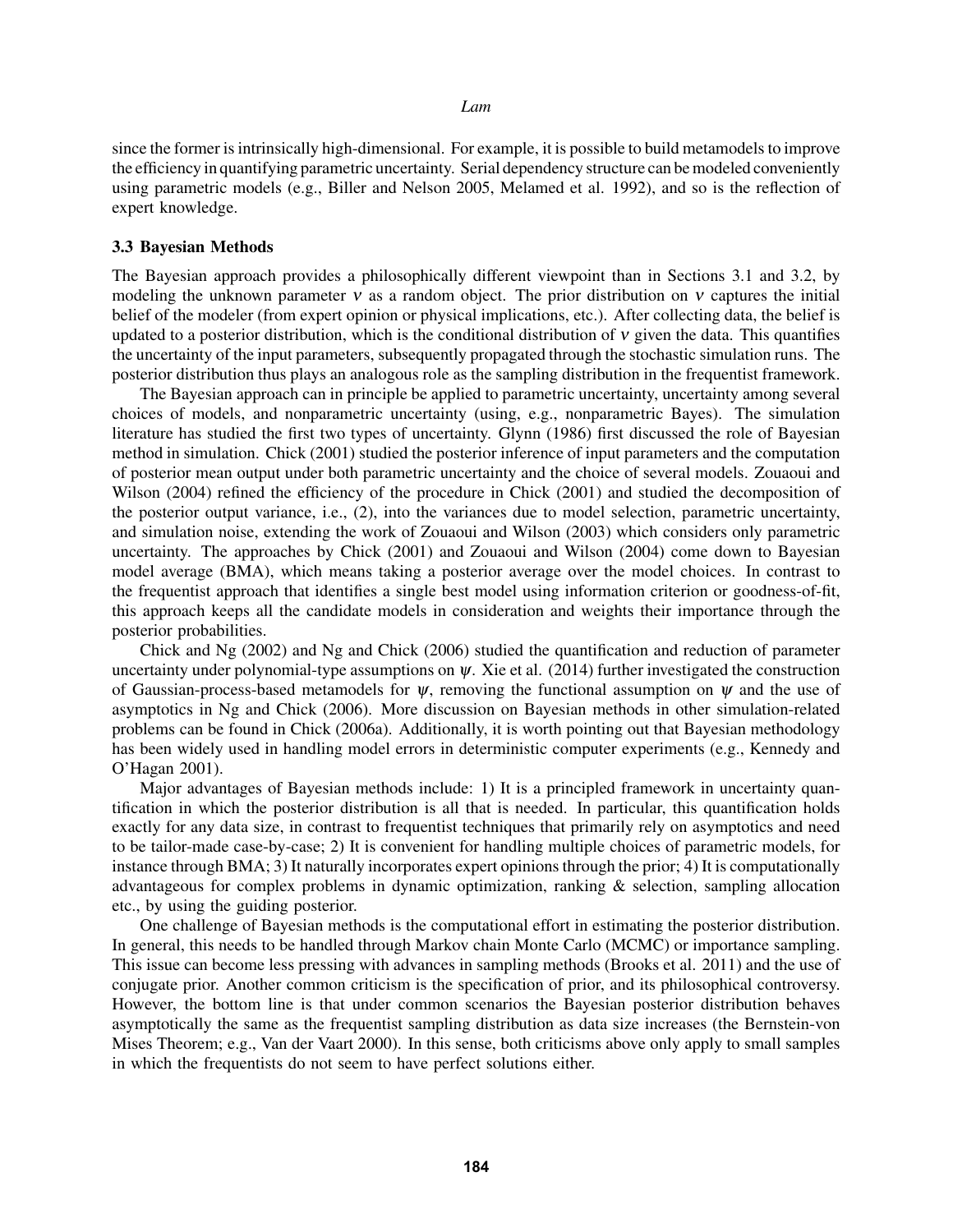### 4 ROBUST SIMULATION ANALYSIS

Robust simulation analysis takes a distinct viewpoint from the methods discussed in Section 3, using the premise of worst-case optimization. A generic formulation to handle input uncertainty in this framework is to solve the optimization

$$
\max_{v \in \mathcal{U}} \psi(v) \quad \text{and} \quad \min_{v \in \mathcal{U}} \psi(v) \tag{7}
$$

where *U* is the *uncertainty set*, borrowed from the terminology in robust optimization (Ben-Tal et al. 2009).  $\mathscr U$  captures the belief, information, or uncertainty of the input model. This uncertainty is propagated to the mean output response through the optimizations. Since  $\psi$  typically needs to be evaluated by simulation, (7) often becomes a simulation optimization problem. In summary, the pair of optimizations in (7) gives the worst-case values of the performance measure subject to the uncertainty imposed by  $\mathcal{U}$ .

Formulation (7) is related to Goals 1 and 2 in the following way. If  $\mathcal U$  specifies a high confidence region of the input model parameter, the optimal values of (7) will give upper and lower bounds on the performance measure at the same confidence level. This is Goal 2. When  $\mathcal U$  denotes a direction or a small neighborhood of the input parameter, (7) quantifies the worst-case variability and can be interpreted as a local sensitivity analysis, thus related to Goal 1.

Several immediate questions arise: 1) How to construct  $\mathcal{U}$ ? 2) How to solve (7)? 3) What are the pros/cons in using (7) compared to the conventional methods for simulation input uncertainty?

Before answering these questions, we should first mention that the robust approach could be applied both parametrically and nonparametrically, depending on how we specific ν. In the parametric case, Hu et al. (2012) studied the computation of worst-case performance measure of a Gaussian model subject to mean and covariance uncertainty represented by linear matrix inequalities. Ryzhov et al. (2012) and Fan et al. (2013) studied worst-case frameworks for ranking & selection that blend with Bayesian and frequentist methods, either under parametric uncertainty or several candidate parametric models, respectively. In the rest of this section, we will focus on using (7) in the nonparametric regime, as this is where its strength appears the most. To answer Question 1, common types of  $\mathcal U$  include:

- constraints based on a nonparametric distance, e.g., Kullback-Leibler (KL),  $\chi^2$ , etc., from a nominal distribution.
- moment constraints, e.g., mean, second moment, covariance matrix etc., and support.
- shape constraints on the distributions or densities, e.g., convexity, monotonicity.

The next few subsections will discuss Questions 2 and 3 in detail. Some motivations of using the robust approach are: 1) It provides a natural framework for handling unexpected *model risk* beyond past data or expert opinion. 2) The uncertainty set  $\mathcal U$  can represent prior belief on the input variates in some unconventional and nonparametric way, offering more flexibility than Bayesian methods (in which prior knowledge typically needs to be expressed parametrically) and nonparametric methods (which do not focus on prior knowledge).  $\mathcal U$  can also be applied to conduct sensitivity analysis with respect to a nonparametric aspect of the inputs. 3) It provides new computational machinery using optimization, rather than resampling, to quantify input uncertainty.

Much of the discussion coming next is very recent and is still in active research. At present, this approach faces a few challenges, including most prominently computational tractability and the incapability to separate input uncertainty from stochastic uncertainty (both due to the simulation optimization nature). On the other hand, given its potential to handle forms of uncertainty beyond the scope of the conventional methods, and its successes witnessed in other areas (see some literature review next), it could be valuable to the stochastic simulation community.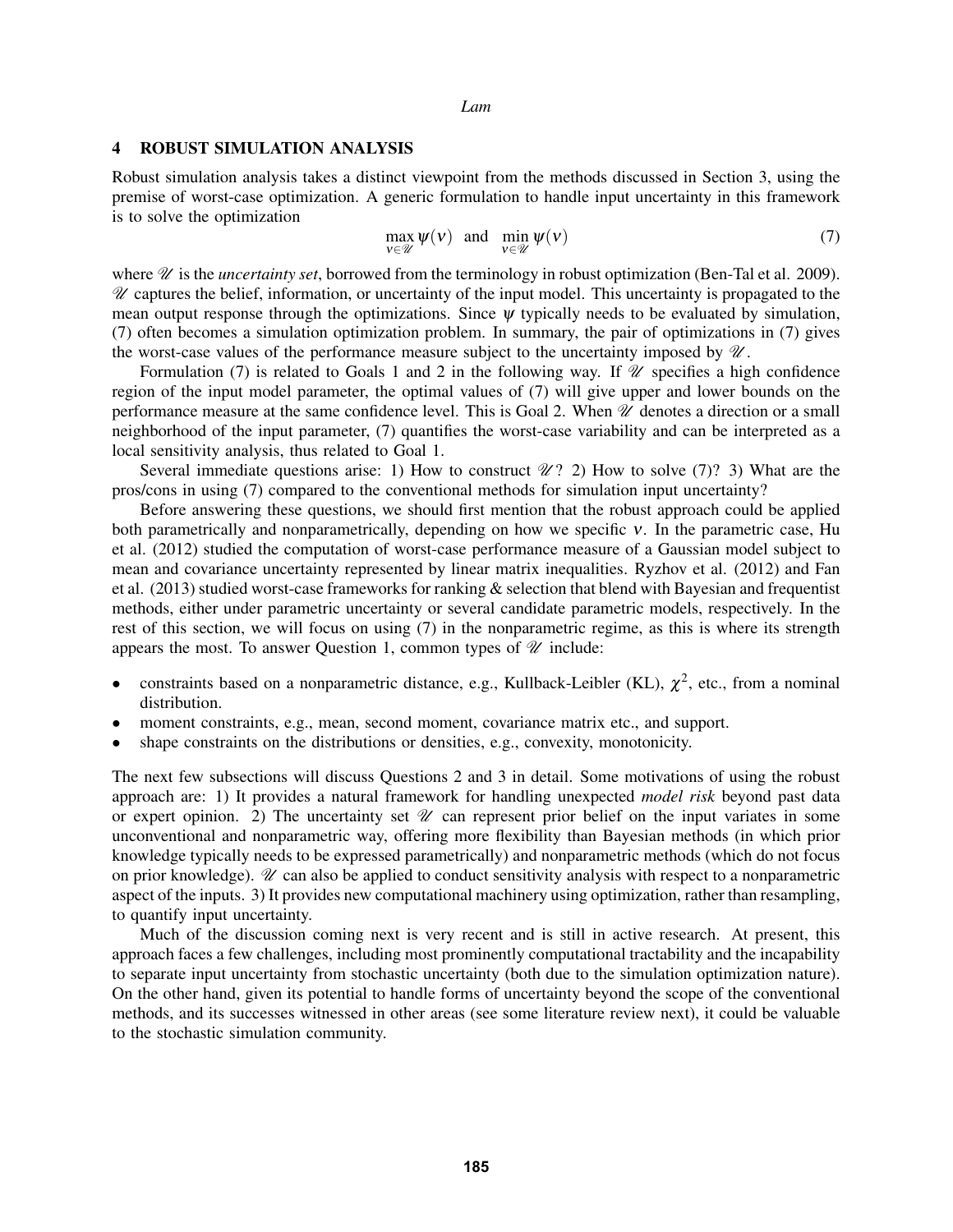### 4.1 Related Literature

The notion of robustness and worst-case optimization originates from two main, overlapping, literatures. The first is robust dynamic control in which the transition probability is ambiguous and is modeled as an adversary against which the control is optimized (e.g., Petersen et al. 2000). This approach has been applied across various areas like economics (Hansen and Sargent 2008) and finance (Glasserman and Xu 2013). The second line of literature is what is known as distributionally robust optimization (DRO). Instead of handling uncertain deterministic parameters as in the conventional robust optimization framework (Ben-Tal et al. 2009, Bertsimas et al. 2011), DRO finds robust solutions under ambiguous probability distributions in stochastic optimizations. Scarf et al. (1958) first proposed a minimax formulation for newsvendor problems under moment information. Recent works studied other types of constraints such as covariance (Delage and Ye 2010) and divergence balls (Ben-Tal et al. 2013).

### 4.2 A Formulation to Handle Unexpected Model Risk

Glasserman and Xu (2014) considered a formulation to quantify model risk in financial applications, through the worst-case optimizations

$$
\max/\min_{P} E_P[h(X)] \text{ subject to } D(P||P_0) \le \eta \tag{8}
$$

where *D* is the KL divergence and  $P_0$  is a known nominal distribution (fitted from historical data or from expert knowledge). The decision variable in (8) is the unknown true distribution *P*, which is not assumed to belong to any parametric family except that it is absolutely continuous with respect to  $P_0$ . Glasserman and Xu (2014) interprets  $η$  as the amount of model misspecification due to lack of knowledge or inadequacy in data modeling. Obviously, the analysis coming out from the optimizations is more conservative as  $\eta$ grows, and reduces to the nominal simulation as  $\eta$  shrinks to zero.

Glasserman and Xu (2014) models this ambiguity on the output level, i.e., *P* is the distribution of the output  $X$  that can be approximated with a complex simulation. Typical in the robust framework,  $(8)$  is an infinite-dimensional optimization program if *P* is a continuous distribution. However, it turns out that by using Lagrangian duality, (8) admits a finite-dimensional representation of the solution given by an exponential change of measure on  $P_0$ 

$$
P^*(x) \propto P_0(x)e^{h(x)/\alpha^*}
$$

where  $\alpha^*$  is the Lagrange multiplier. The solution thus resembles an importance sampler, but, instead of being a variance reduction technique, it is used to evaluate the worst-case distribution. Glasserman and Xu (2014) formulates a sample average approximation (SAA) to solve for  $\alpha^*$ , and call their scheme *robust Monte Carlo*. Hu and Hong (2013), Vidyashankar and Xu (2015) and Love and Bayraksan (2015), etc. studied related approaches for solving stochastic and chance-constrained optimizations.

How about applying this calculation on the input level? In other words, we want to solve

$$
\max/\min_{P} \psi(P) \quad \text{subject to} \quad D(P||P_0) \le \eta \tag{9}
$$

where *P* now represents an input distribution. In general,  $\psi$  is nonlinear and nonconvex in *P*, thus (9) is not a convex program, not to mention that it can be infinite-dimensional. In this sense (9) is an intractable problem. However, Lam (2016a) shows that, if the amount of model misspecification is small, the optimal values of (9) can be Taylor-approximated as

$$
\max/\min_{P} \psi(P) = \psi(P_0) \pm \xi_1(P_0)\sqrt{\eta} + \xi_2(P_0)\eta + \cdots
$$
 (10)

under the assumption that  $\psi(P_0)$  is an expectation performance measure with i.i.d. input variates. The expansion coefficients in (10) can be expressed in terms of certain moments of  $y_i(\mathbf{X})$  under the known nominal distribution *P*0. Similar types of linearization as (10) have also been studied for simulation models in physical and biological systems (Dupuis et al. 2015).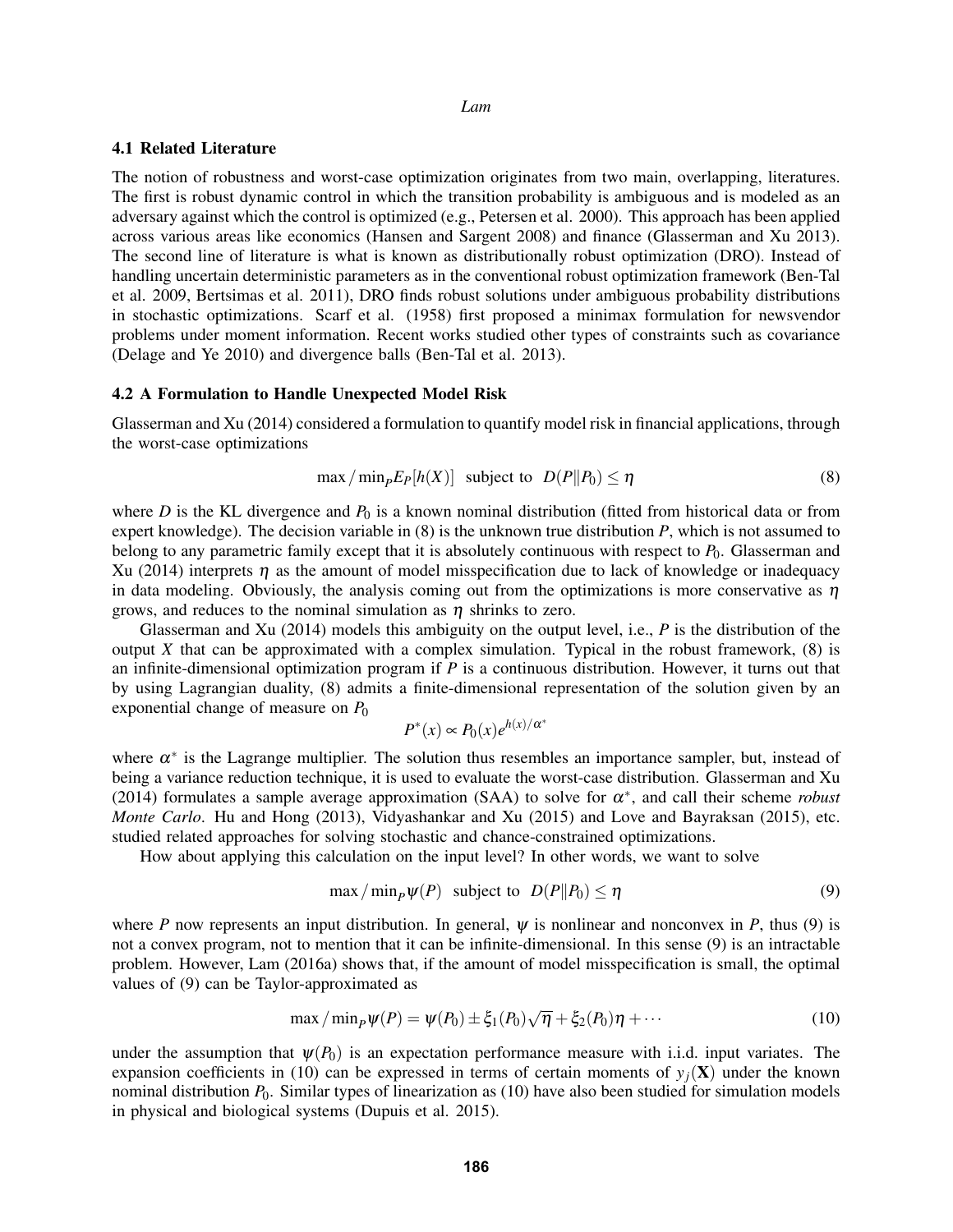There is a close connection of (10) with the nonparametric delta method in (5). The first order coefficient  $\xi_1$  is  $\sqrt{2Var_0(IF(X))}$ , where *Var*<sub>0</sub> denotes the variance under *P*<sub>0</sub>, and *IF*(·) is the influence function of  $\psi$ . The factor 2 comes from the local smoothness property of the KL divergence, i.e., this number changes if KL is replaced by other  $\phi$ -divergences (Pardo 2005). Thus, the standard deviation of the influence function quantifies the local worst-case sensitivity of the performance measure as the model *P* deviates from *P*<sup>0</sup> in the nonparametric space. Note that "nonparametric" here refers to the assessment of model misspecification, where  $P_0$  can as well be a parametric model. As shown in Lam (2016a), this sensitivity dominates any parametric sensitivities in some well-defined sense.

The choice of  $\eta$  in quantifying model risk in practice needs to be calibrated case-by-case. For instance, Glasserman and Xu (2014) suggested to calibrate  $\eta$  by matching the simulation output with real-world data. Further research is needed to identify principled techniques to calibrate  $\eta$ .

#### 4.3 Modeling Nonparametric Beliefs

As discussed before, one strength of robust analysis is the capability to represent nonparametric knowledge as constraints, and likewise, to conduct sensitivity analysis with respect to a nonparametric aspect of the input. Below we will give some examples.

#### 4.3.1 Nonparametric Assessment of the Effect of Dependency

Contrary to the established parametric framework in quantifying dependency (e.g, Biller and Nelson 2005, Xie et al. 2016), the robust approach could in a way quantify the nonparametric uncertainty of dependency. In the bivariate case, Glasserman and Yang (2015) studied the formulation

$$
\max/\min_{P} E_P[h(X, Y)] \text{ subject to } P \in \Pi(p, q), D(P \| P_0) \le \eta
$$
\n(11)

where *P* is the joint distribution between *X* and *Y*, and  $\Pi(p,q)$  denotes the set of all distributions with known marginal distributions p and q respectively.  $D(P||P_0)$  is the KL divergence between the bivariate distribution *P* and the known  $P_0$ , an independent model between *X* and *Y*. In other words,  $D(P||P_0)$  is the mutual information of *P*. Glasserman and Yang (2015) investigated the so-called iterative proportional fitting process to solve (11) in the discrete case, and applied it to quantify the impact of dependency between market and credit risks in derivative valuation.

As in Section 4.2, a parallel formulation can be used to quantify the effect of serial dependency in the input uncertainty context. Lam (2016b) elaborated the scheme

$$
\max/\min_{\mathbf{P}} \psi(\mathbf{P}) \text{ subject to } \mathbf{P} \in \Pi(p), D(\mathbf{P} \|\mathbf{P}_0) \le \eta \tag{12}
$$

where **P** denotes the joint probability measure of a time series of input variates,  $\Pi(p)$  denotes the class of all stationary time series that have one-lag dependence (i.e., Markovian) with known marginal distribution *p*, and  $D(\mathbf{P}||\mathbf{P}_0)$  is a nonparametric distance between **P** and the nominal i.i.d. probability measure **P**<sub>0</sub> that is expressed in terms of Pearson's φ-coefficient. Note that only the lag information is assumed, and otherwise the true transition structure is assumed nonparametric. (12) thus quantifies the worst-case impact in the performance measure if a modeler ignores the input serial dependency in the nominal simulation, with the amount of ignored dependency nonparametrically denominated by the  $\phi$ -coefficient.

Lam (2016b) analyzed the solution of (12) when  $\eta$  is small, and showed an expansion similar to (10) with the first-order coefficient  $\xi_1 = \sqrt{Var_0(R(X_1, X_2))}$ , where

$$
R(X_1, X_2) = IF_2(X_1, X_2) - E_0[IF_2(X_1, X_2)|X_1] - E_0[IF_2(X_1, X_2)|X_2] + E_0[IF_2(X_1, X_2)]
$$

for a suitably defined bivariate influence function  $IF_2$  and two arbitrary consecutive states  $X_1$  and  $X_2$  of the i.i.d. nominal input process. Here  $R(x_1, x_2)$  can be interpreted as the nonlinear interaction between  $X_1$ and  $X_2$  in  $IF_2(X_1, X_2)$ , and the interaction variance signifies the local impact of one-lag dependence. Lam (2016b) proposed a scheme using two-way analysis-of-variance to estimate  $\sqrt{Var_0(R(X,Y))}$ .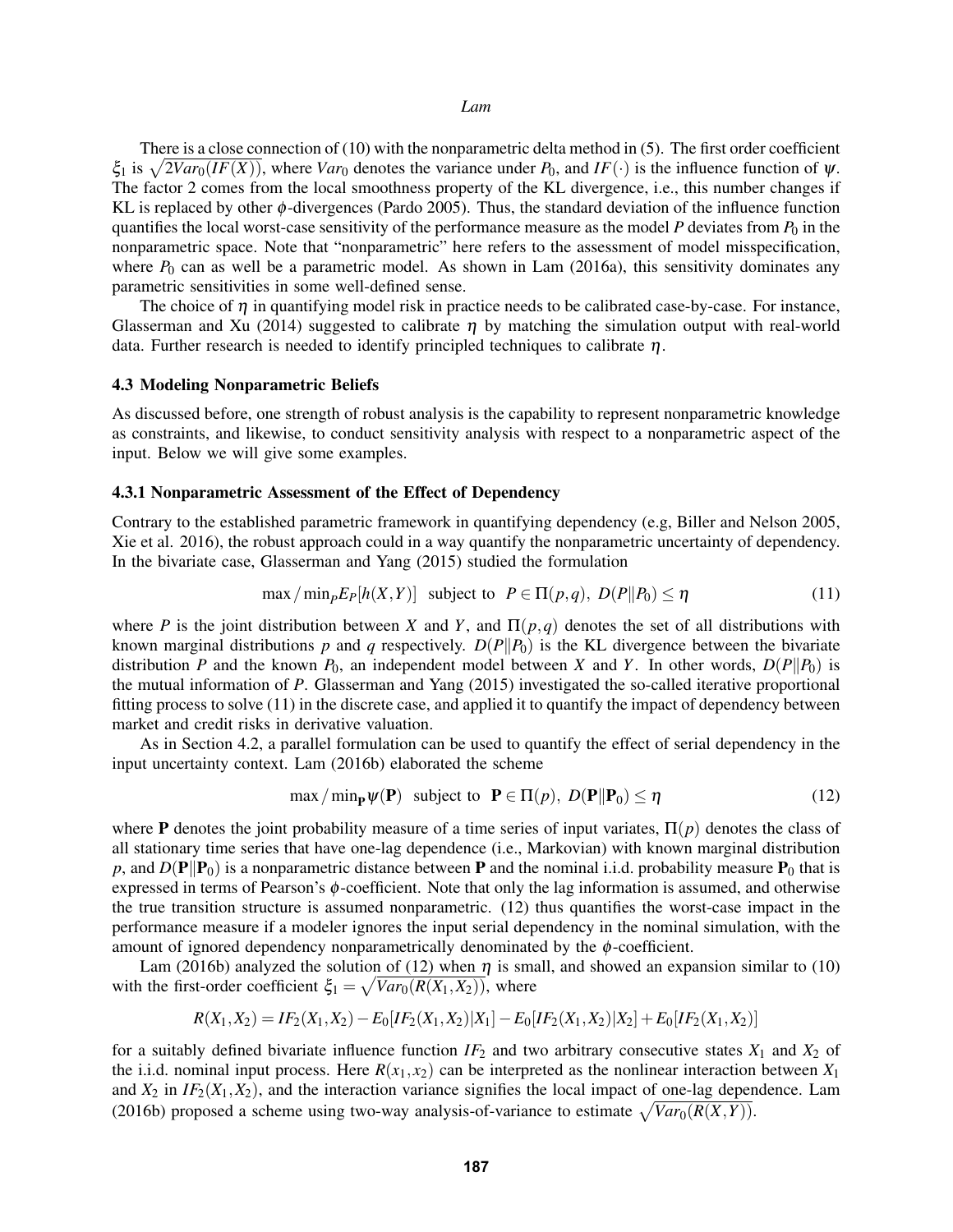### 4.3.2 Nonparametric Assessment on Rare Event and Extremal Uncertainty

Rare-event simulation concerns the estimation of small probabilities (e.g., system overload), which depend substantially on the tail behavior of the input variates. A nonparametric assessment of the impact of input tail misspecification is often difficult because of a lack of data in the tail region. One could in principle fit extreme value distributions such as generalized Pareto (Embrechts et al. 2013), but there is a documented bias-variance tradeoff in conducting such fits, and it does not always give satisfactory accuracy.

Atar et al. (2015), Dey and Juneja (2012), Blanchet et al. (2014) and Blanchet and Murthy (2016) investigated the impacts of input misspecification in rare-event probabilities measured by KL or Renyi divergences, using formulations similar to (8). Alternately, Lam and Mottet (2015b) proposed using tail convexity as a prior belief, and solved for the worst-case probabilities built on knowledge of the non-tail region of the distribution. Lam and Mottet (2015a) combined this analysis with a heuristic iterative algorithm to compute the worst-case bound on the tail probability involving a random walk.

### 4.3.3 Robust Simulation under Expert Opinion

As a standard practice, when there are little or no input data, a modeler could adopt a simple distribution such as the triangular distribution, based on intuitive opinion like the support and the mean (Biller and Nelson 2002). However, since the performance measure is often a complex nonlinear function of the input distribution, it is unclear how influential the triangular distribution assumption is, even if the support and the mean are correctly specified. A modeler who is concerned about this uncertainty could instead compute the worst-case upper and lower estimates of the performance measure subject to support and mean constraints. Ghosh and Lam (2015a, 2015b) studied stochastic approximation (SA) algorithms and related gradient estimators for such type of computation. Their approach, however, requires the ad hoc tuning typically needed in SA and a discretization of the input probability distribution.

### 4.4 Optimization as a Substitute for Resampling: The Empirical Likelihood Method

There is a close statistical link between robust analysis and the statistical methods for nonparametric uncertainty discussed in Section 3.2. In (10), observe that by substituting  $\eta = \chi^2_{1,1-\alpha}/(2n)$  where  $\chi^2_{1,1-\alpha}$  is the  $(1 - \alpha)$ -quantile of  $\chi^2$ -distribution with degree of freedom 1, and setting the nominal input distribution as the empirical distribution, the first order term in the RHS of the expansion recovers the confidence bounds implied by the nonparametric delta method. In other words, the divergence-constrained optimization (9), when setting  $\eta = \chi^2_{1,1-\alpha}/(2n)$  and  $P_0$  empirically defined, is a statistically accurate upper and lower confidence bounds for the performance measure.

This connection turns out to be a consequence of the empirical likelihood (EL) method (Owen 2001), a nonparametric analog of maximum likelihood theory. Lam and Qian (2016) studied this connection and the resulting statistical guarantees in the generality of multiple independent input models. Relatedly, Lam and Zhou (2015) applied EL to quantify the uncertainty of SAA. This framework essentially gives a simulation-optimization-based approach as an alternate to the bootstrap in quantifying nonparametric input uncertainty. Using optimization instead of resampling potentially reduces the overall computational efforts and variability in the CI construction. The drawback, however, is that there is not yet a way to separate the input uncertainty from the stochastic uncertainty, and a premature halt of the optimization algorithm before convergence could lead to uninterpretable results.

### 5 DISCUSSION AND FUTURE DIRECTIONS

We close this tutorial by asking the following fundamental questions:

1. *Parametric vs nonparametric, or does it matter?* While obviously context-dependent, most academic works set out to *assume* a specific statistical framework. We now have an abundant literature on dealing with these assumed parametric, model and nonparametric uncertainties. We know that, in general,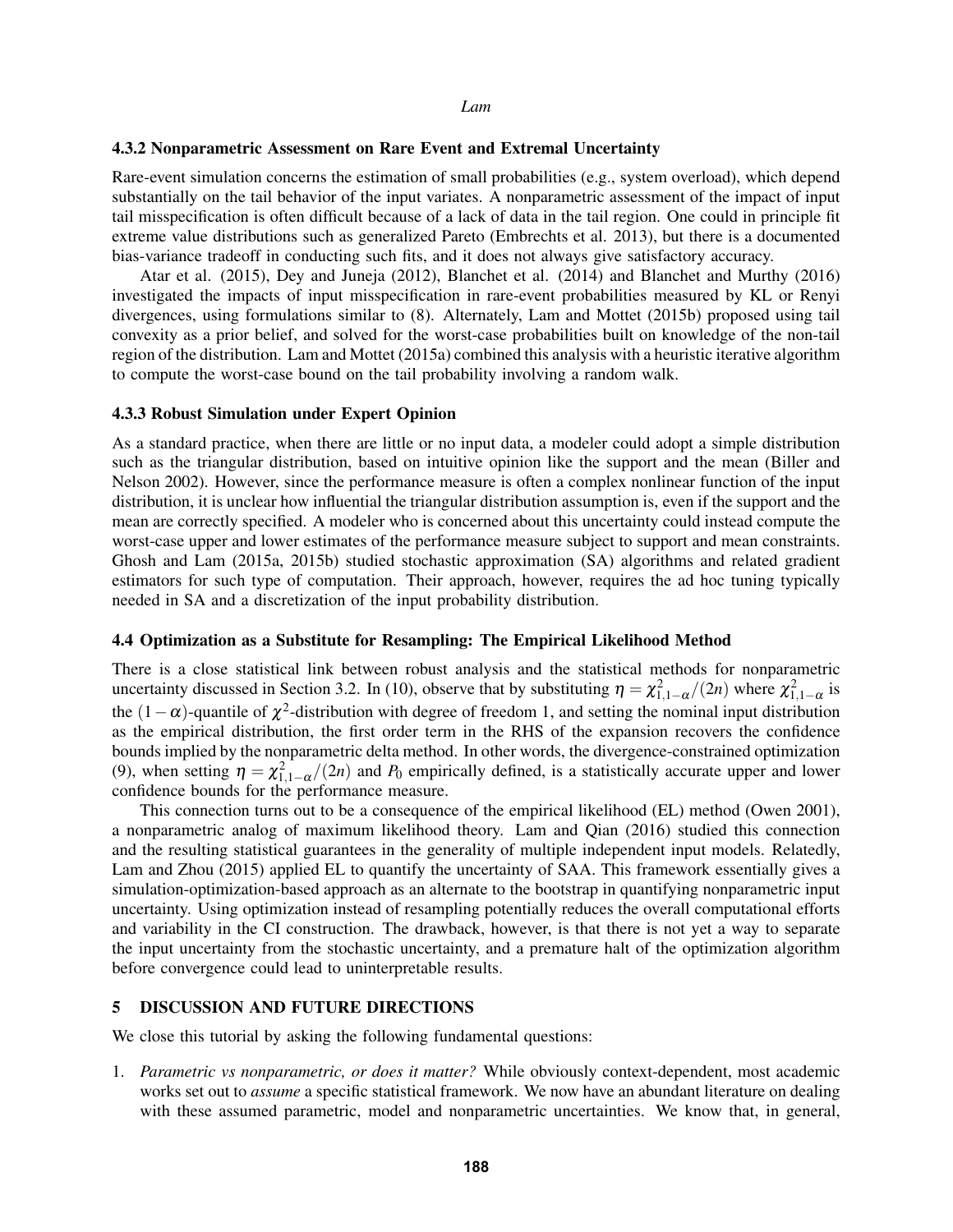nonparametric approaches alleviate the risk of model misspecification, but they are less efficient (in the statistical sense) and flexible (in the simulation modeling sense) than parametric methods. But, in a given class of problems, would we lose too much due to model bias with a parametric approach, or is it worth the effort to go with less assumptions with a nonparametric approach? How to assess these tradeoffs? The second part of this tutorial has suggested robust analysis as a potential route, but there could certainly be other approaches.

- 2. *Which asymptotic regime?* Though there are some exceptions, we often justify our uncertainty quantification methods based on large sample asymptotics. This forms the fundamentals in the delta method and the construction of CIs. For large-scale modeling, the input data size may not be that large relative to the system scale, and our proposed methods may not be justified either theoretically or practically. The situation could be similar to modern high-dimensional statistics, with a large model dimension *p* and a not-so-large sample size *n*.
- 3. *Is input uncertainty all?* Clearly not. The errors in specifying system logic can overwhelm input uncertainty and, in practice, simulation model as a whole is at best an approximation to reality. A systematic approach to calibrate and validate both input and system models is quite open.

### ACKNOWLEDGMENTS

The author gratefully acknowledges support from the National Science Foundation under grants CMMI-1400391/1542020 and CMMI-1436247/1523453.

## **REFERENCES**

- Ankenman, B. E., and B. L. Nelson. 2012. "A quick assessment of input uncertainty". In *Proceedings of the 2012 Winter Simulation Conference*, edited by C. Laroque, J. Himmelspach, R. Pasupathy, O. Rose, and A. Uhrmacher, 1–10. Piscataway, New Jersey: IEEE.
- Asmussen, S., and P. W. Glynn. 2007. *Stochastic Simulation: Algorithms and Analysis*, Volume 57. Springer Science & Business Media.
- Atar, R., K. Chowdhary, and P. Dupuis. 2015. "Robust bounds on risk-sensitive functionals via Renyi divergence". *SIAM/ASA Journal on Uncertainty Quantification* 3 (1): 18–33.
- Barton, R. R. 2012. "Tutorial: Input uncertainty in output analysis". In *Proceedings of the 2012 Winter Simulation Conference*, edited by R. P. O. R. C. Laroque, J. Himmelspach and A. Uhrmacher, 1–12. Piscataway, New Jersey: IEEE.
- Barton, R. R., S. E. Chick, R. C. Cheng, S. G. Henderson, A. M. Law, B. W. Schmeiser, L. M. Leemis, L. W. Schruben, and J. R. Wilson. 2002. "Panel discussion on current issues in input modeling". In *Proceedings of the 2002 Winter Simulation Conference*, edited by E. Yücesan, C.-H. Chen, J. L. Snowdon, and J. M. Charnes, 353–369. Piscataway, New Jersey: IEEE.
- Barton, R. R., B. L. Nelson, and W. Xie. 2013. "Quantifying input uncertainty via simulation confidence intervals". *INFORMS Journal on Computing* 26 (1): 74–87.
- Barton, R. R., and L. W. Schruben. 1993. "Uniform and bootstrap resampling of empirical distributions". In *Proceedings of the 1993 Winter Simulation Conference*, edited by G. W. Evans, M. Mollaghasemi, E. Russell, and W. Biles, 503–508. ACM.
- Barton, R. R., and L. W. Schruben. 2001. "Resampling methods for input modeling". In *Proceedings of the 2001 Winter Simulation Conference*, edited by B. A. Peters, J. S. Smith, D. J. Medeiros, and M. W. Rohrer, Volume 1, 372–378. Piscataway, New Jersey: IEEE.
- Ben-Tal, A., D. Den Hertog, A. De Waegenaere, B. Melenberg, and G. Rennen. 2013. "Robust solutions of optimization problems affected by uncertain probabilities". *Management Science* 59 (2): 341–357.

Ben-Tal, A., L. El Ghaoui, and A. Nemirovski. 2009. *Robust Optimization*. Princeton University Press.

Bertsimas, D., D. B. Brown, and C. Caramanis. 2011. "Theory and applications of robust optimization". *SIAM Review* 53 (3): 464–501.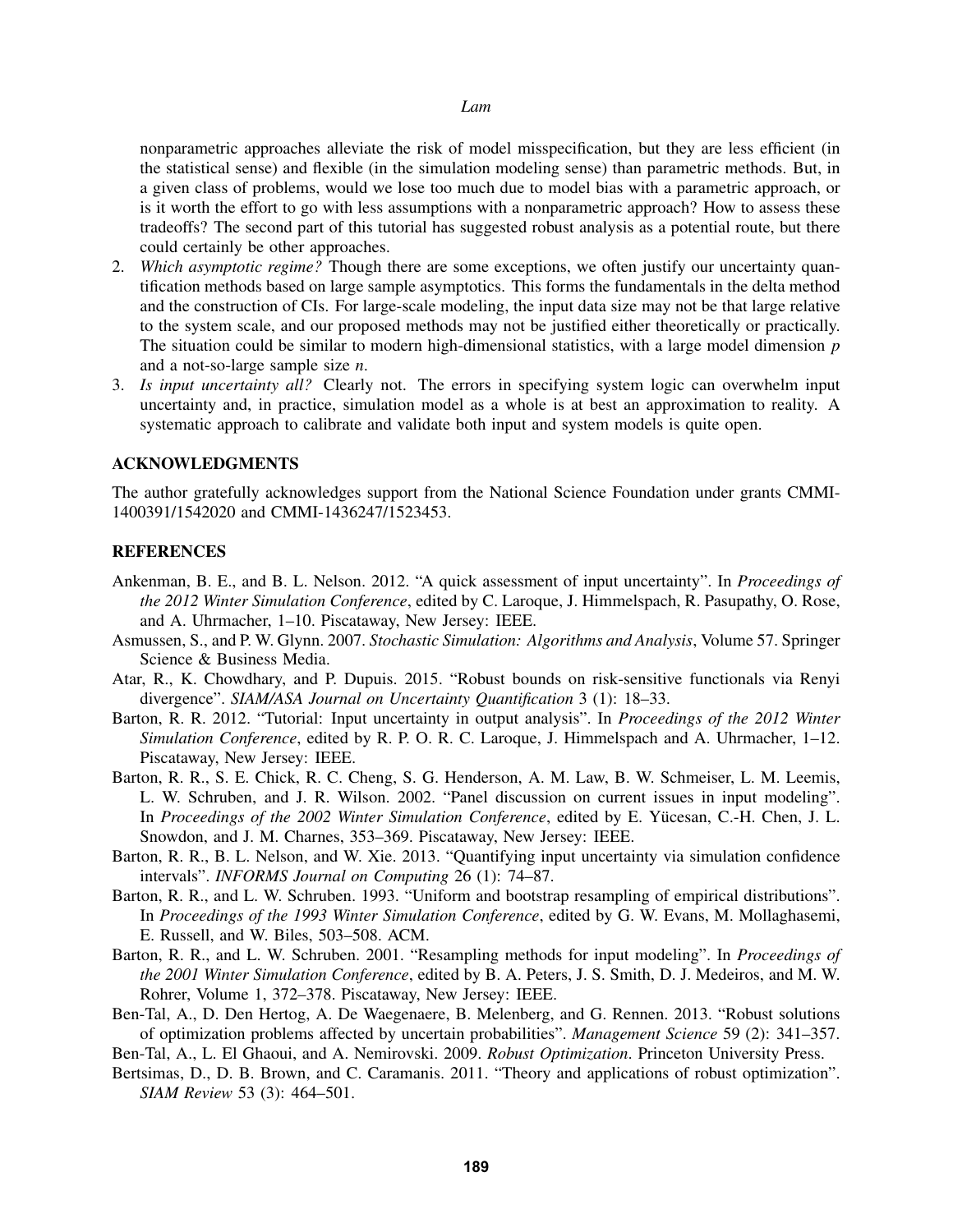- Biller, B., and B. L. Nelson. 2002. "Answers to the top ten input modeling questions". In *Proceedings of the 2002 Winter Simulation Conference*, edited by E. Yucesan, C.-H. Chen, J. L. Snowdon, and J. M. ¨ Charnes, Volume 1, 35–40. Piscataway, New Jersey: IEEE.
- Biller, B., and B. L. Nelson. 2005. "Fitting time-series input processes for simulation". *Operations Research* 53 (3): 549–559.
- Blanchet, J., C. Dolan, and H. Lam. 2014. "Robust rare-event performance analysis with natural non-convex constraints". In *Proceedings of the 2014 Winter Simulation Conference*, edited by A. Tolk, S. Diallo, I. Ryzhov, L. Yilmaz, S. Buckley, and J. Miller, 595–603. Piscataway, New Jersey: IEEE.
- Blanchet, J., and K. R. Murthy. 2016. "On distributionally robust extreme value analysis". *arXiv preprint arXiv:1601.06858*.
- Brooks, S., A. Gelman, G. Jones, and X.-L. Meng. 2011. *Handbook of Markov Chain Monte Carlo*. CRC press.
- Cheng, R., and W. Holland. 1995. "The effect of input parameters on the variability of simulation output". In *Proceedings of the Second United Kingdom Simulation Society Conference*, edited by R. Cheng and R. Pooley, 29–36. EUCS Reprographics, Edinburgh University.
- Cheng, R. C., and W. Holland. 1997. "Sensitivity of computer simulation experiments to errors in input data". *Journal of Statistical Computation and Simulation* 57 (1-4): 219–241.
- Cheng, R. C., and W. Holland. 1998. "Two-point methods for assessing variability in simulation output". *Journal of Statistical Computation Simulation* 60 (3): 183–205.
- Cheng, R. C., and W. Holland. 2004. "Calculation of confidence intervals for simulation output". *ACM Transactions on Modeling and Computer Simulation* 14 (4): 344–362.
- Chick, S. E. 2001. "Input distribution selection for simulation experiments: Accounting for input uncertainty". *Operations Research* 49 (5): 744–758.
- Chick, S. E. 2006a. "Bayesian ideas and discrete event simulation: Why, what and how". In *Proceedings of the 2006 Winter Simulation Conference*, edited by L. F. Perrone, F. P. Wieland, J. Liu, B. G. Lawson, D. M. Nicol, and R. M. Fujimoto, 96–106. Piscataway, New Jersey: IEEE.
- Chick, S. E. 2006b. "Subjective probability and Bayesian methodology". *Handbooks in Operations Research and Management Science* 13:225–257.
- Chick, S. E., and S. H. Ng. 2002. "Simulation input analysis: Joint criterion for factor identification and parameter estimation". In *Proceedings of the 2002 conference on Winter simulation*, edited by E. Yücesan, C.-H. Chen, J. L. Snowdon, and J. M. Charnes, 400–406. Piscataway, New Jersey: IEEE.
- Corlu, C. G., and B. Biller. 2013. "A subset selection procedure under input parameter uncertainty". In *Proceedings of the 2013 Winter Simulation Conference*, edited by R. Pasupathy, S.-H. Kim, A. Tolk, R. Hill, and M. E. Kuhl, 463–473. Piscataway, New Jersey: IEEE.
- Delage, E., and Y. Ye. 2010. "Distributionally robust optimization under moment uncertainty with application to data-driven problems". *Operations Research* 58 (3): 595–612.
- Dey, S., and S. Juneja. 2012. "Incorporating fat tails in financial models using entropic divergence measures". *arXiv preprint arXiv:1203.0643*.
- Dupuis, P., M. A. Katsoulakis, Y. Pantazis, and P. Plechac. 2015. "Path-space information bounds for uncertainty quantification and sensitivity analysis of stochastic dynamics". *arXiv preprint arXiv:1503.05136*.
- Efron, B. 1992. *Bootstrap Methods: Another Look at the Jackknife*. Springer.
- Embrechts, P., C. Klüppelberg, and T. Mikosch. 2013. Modelling Extremal Events for Insurance and *Finance*, Volume 33. Springer Science & Business Media.
- Fan, W., L. J. Hong, and X. Zhang. 2013. "Robust selection of the best". In *Proceedings of the 2013 Winter Simulation Conference*, edited by R. Pasupathy, S.-H. Kim, A. Tolk, R. Hill, and M. E. Kuhl, 868–876. Piscataway, New Jersey: IEEE.
- Freimer, M., and L. Schruben. 2002. "Simulation input analysis: Collecting data and estimating parameters for input distributions". In *Proceedings of the 2002 Winter Simulation Conference*, edited by E. Yücesan, C.-H. Chen, J. L. Snowdon, and J. M. Charnes, 393–399. Piscataway, New Jersey: IEEE.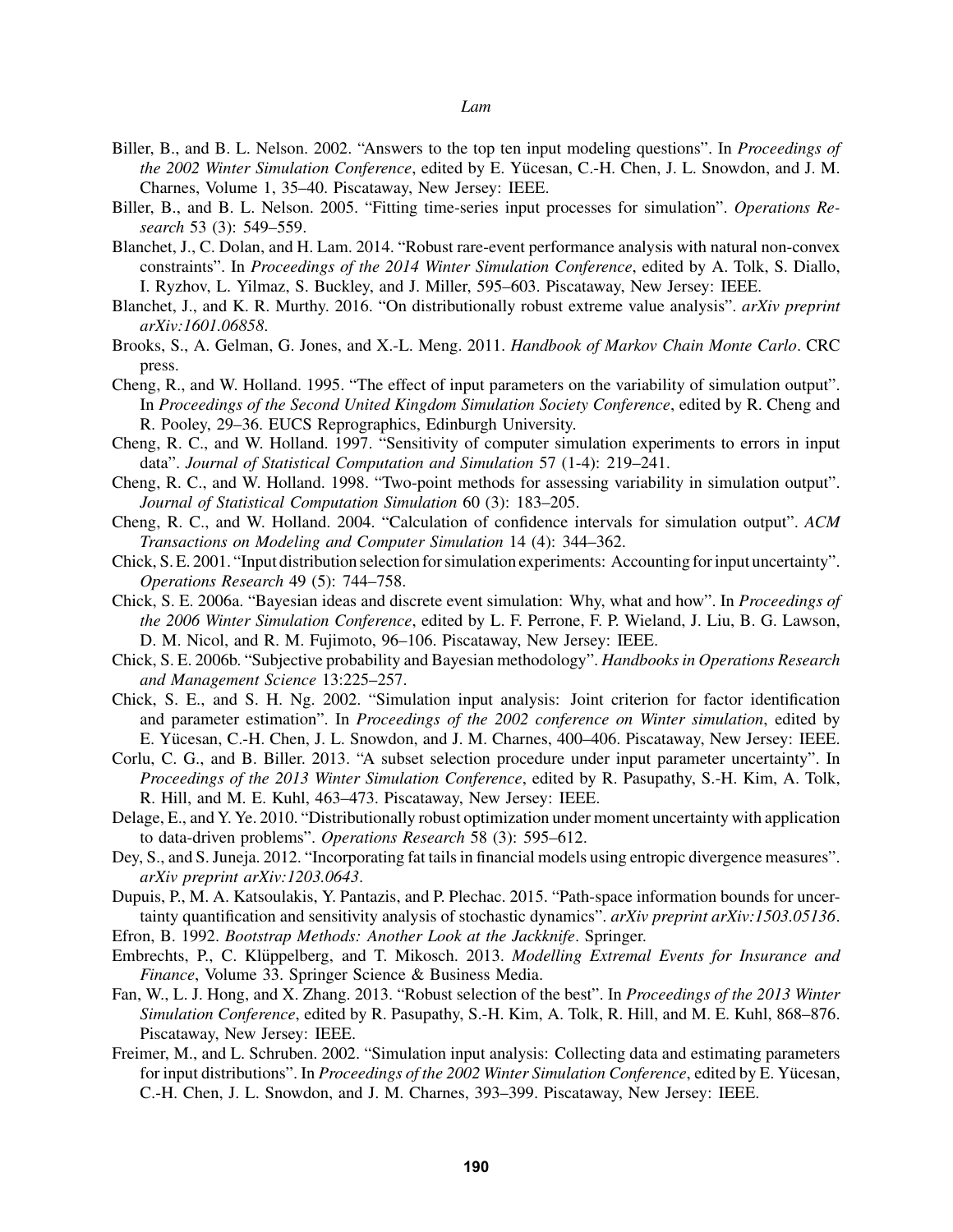- Fu, M. C. 2006. "Gradient estimation". *Handbooks in Operations Research and Management Science* 13:575– 616.
- Ghosh, S., and H. Lam. 2015a. "Computing worst-case input models in stochastic simulation". *arXiv preprint arXiv:1507.05609*.
- Ghosh, S., and H. Lam. 2015b. "Mirror descent stochastic approximation for computing worst-case stochastic input models". In *Proceedings of the 2015 Winter Simulation Conference*, edited by L. Yilmaz, W. K. V. Chan, I. Moon, T. M. K. Roeder, C. Macal, and M. D. Rossetti, 425–436. Piscataway, New Jersey: IEEE.
- Glasserman, P., and X. Xu. 2013. "Robust portfolio control with stochastic factor dynamics". *Operations Research* 61 (4): 874–893.
- Glasserman, P., and X. Xu. 2014. "Robust risk measurement and model risk". *Quantitative Finance* 14 (1): 29–58.
- Glasserman, P., and L. Yang. 2015. "Bounding wrong-way risk in CVA calculation". *Available at SSRN 2607649*.
- Glynn, P. W. 1986. "Problems in Bayesian analysis of stochastic simulation". In *Proceedings of the 1986 Winter Simulation Conference*, edited by J. Wilson, J. Henrikserl, and S. Roberts, 376–379. ACM.
- Hampel, F. R. 1974. "The influence curve and its role in robust estimation". *Journal of the American Statistical Association* 69 (346): 383–393.
- Hansen, L. P., and T. J. Sargent. 2008. *Robustness*. Princeton University Press.
- Henderson, S. G. 2003. "Input modeling: Input model uncertainty: Why do we care and what should we do about it?". In *Proceedings of the 2003 Winter Simulation Conference*, edited by S. Chick, P. J. Sánchez, D. Ferrin, and D. J. Morrice, 90–100. Piscataway, New Jersey: IEEE.
- Hu, Z., J. Cao, and L. J. Hong. 2012. "Robust simulation of global warming policies using the DICE model". *Management science* 58 (12): 2190–2206.
- Hu, Z., and L. J. Hong. 2013. "Kullback-Leibler divergence constrained distributionally robust optimization". *Available at Optimization Online*.
- Kennedy, M. C., and A. O'Hagan. 2001. "Bayesian calibration of computer models". *Journal of the Royal Statistical Society: Series B (Statistical Methodology)* 63 (3): 425–464.
- Kleijnen, J. P. 1998. "Experimental design for sensitivity analysis, optimization, and validation of simulation models". *Handbook of Simulation*:173–223.
- Lam, H. 2016a. "Robust sensitivity analysis for stochastic systems". *to appear in Mathematics of Operations Research*.
- Lam, H. 2016b. "Sensitivity to serial dependency of input processes: A robust approach". *under minor revision in Management Science. arXiv preprint arXiv:1606.06645*.
- Lam, H., and C. Mottet. 2015a. "Simulating tail events with unspecified tail models". In *Proceedings of the 2015 Winter Simulation Conference*, edited by L. Yilmaz, W. K. V. Chan, I. Moon, T. M. K. Roeder, C. Macal, and M. D. Rossetti, 392–402. Piscataway, New Jersey: IEEE.
- Lam, H., and C. Mottet. 2015b. "Tail analysis without tail information: A worst-case perspective". *arXiv preprint arXiv:1507.03293*.
- Lam, H., and H. Qian. 2016. "The empirical likelihood approach to simulation input uncertainty". *to appear in Proceedings of the 2016 Winter Simulation Conference*.
- Lam, H., and E. Zhou. 2015. "Quantifying uncertainty in sample average approximation". In *Proceedings of the 2015 Winter Simulation Conference*, edited by L. Yilmaz, W. K. V. Chan, I. Moon, T. M. K. Roeder, C. Macal, and M. D. Rossetti, 3846–3857. Piscataway, New Jersey: IEEE.
- Lee, S.-H., and P. W. Glynn. 2003. "Computing the distribution function of a conditional expectation via Monte Carlo: Discrete conditioning spaces". *ACM Transactions on Modeling and Computer Simulation* 13 (3): 238–258.
- Lin, Y., E. Song, and B. Nelson. 2015. "Single-experiment input uncertainty". *Journal of Simulation* 9 (3): 249–259.